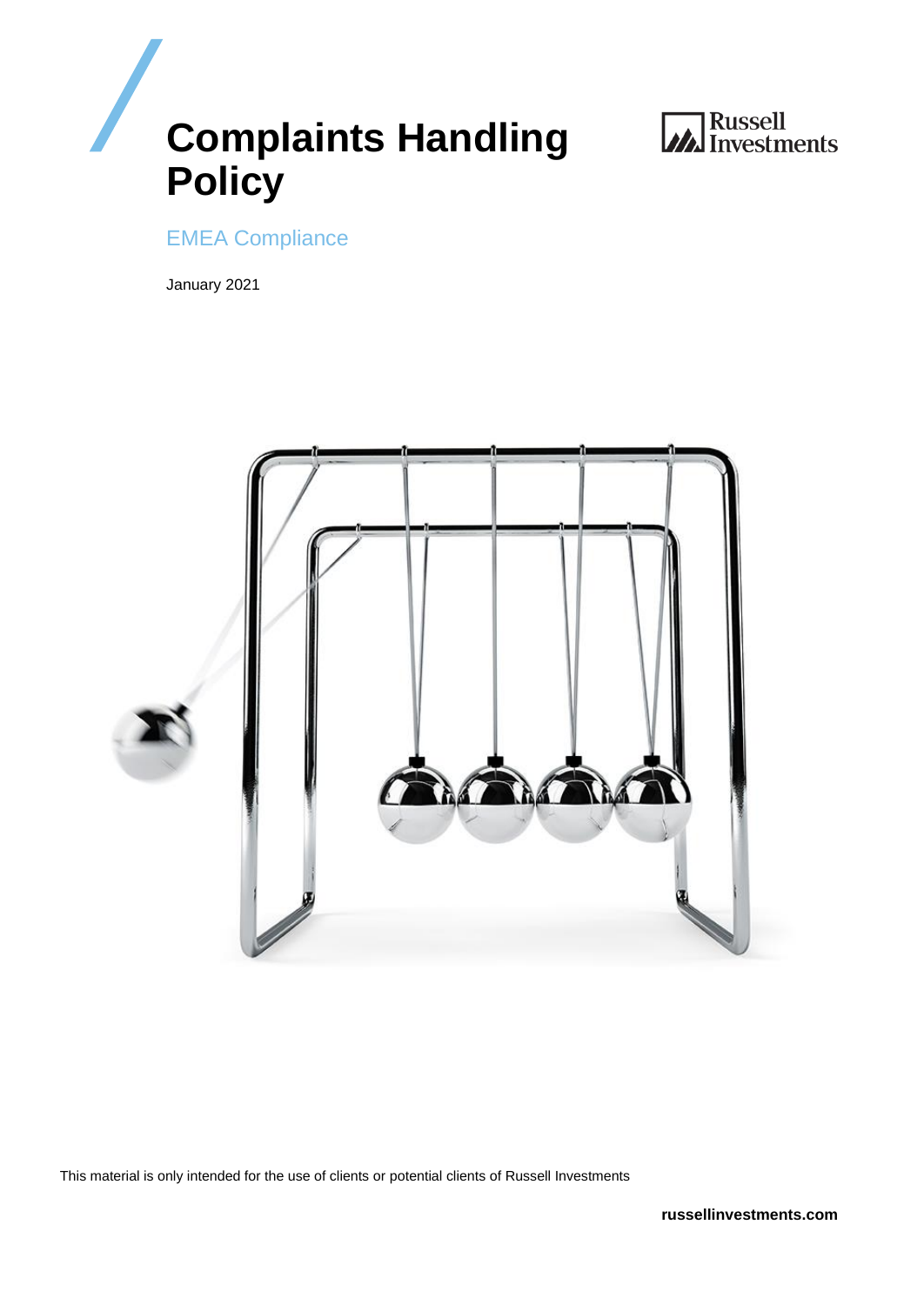This policy applies to all associates of Russell Investments EMEA Group Companies (including Russell Investments Limited and Russell Investments Ireland Limited branch offices but excluding Russell Investments France) (together "**Russell Investments**"). Russell Investments maintains effective and transparent processes for the reasonable and prompt handling of complaints.

The policy applies to all complaints (as defined below) originating from any type of client, including both retail and professional clients. Accordingly, it takes into consideration the relevant UK and European regulations:

The Financial Conduct Authority sourcebook on Dispute Resolution: DISP

Markets in Financial Instruments Directive II, Art 75; and the corresponding implementation of this by Ireland and the UK – the former via the CBI Consumer Protection Code and the latter through the UK MiFID Org Regulation.

Whilst Russell Investments does not deal directly with retail clients, a retail client complaint may arise where dealing with professional intermediaries in respect of funds distributed by those intermediaries to retail clients.

In addition to DISP, the policy has been written in accordance with the following FCA principles and rules:

- Principle 1 Integrity
- Principle 2 Skill, care and diligence
- Principle 3 Management and Control
- Principle 6 Customers' interests
- Principle 11 Relations with regulators
- SYSC 3.1 Systems & Controls

The policy has also been written in accordance with the following notices issued by the Central Bank of Ireland ("**Central Bank**"):

- UCITS Notice 2
- UCITS Notice 16

### **Purpose**

The purpose of this document is to provide guidance to external parties, with regard to the policy and processes for identification, reporting, recording and resolution of complaints against Russell Investments.

Russell Investments looks to ensure and demonstrate the highest ethical standards, maintain compliance and regulatory best practice, and consider customers' best interests at all times.

Russell Investments' EMEA Compliance function will assess whether any complaint also constitutes a regulatory breach and will follow the specific procedures for the internal reporting and investigation of any potential or actual breaches as outlined in the Russell Investments EMEA Companies' Breaches Policy.

### **Definition of a complaint against Russell Investments**

The FCA defines a complaint as 'Any expression of dissatisfaction, whether oral or written, and whether justified or not, received about the provision of, or failure to provide a financial service, which alleges that the complainant has suffered (or may suffer) financial loss, material distress or material inconvenience'. Russell Investments has adopted this definition in respect of all complaints it receives.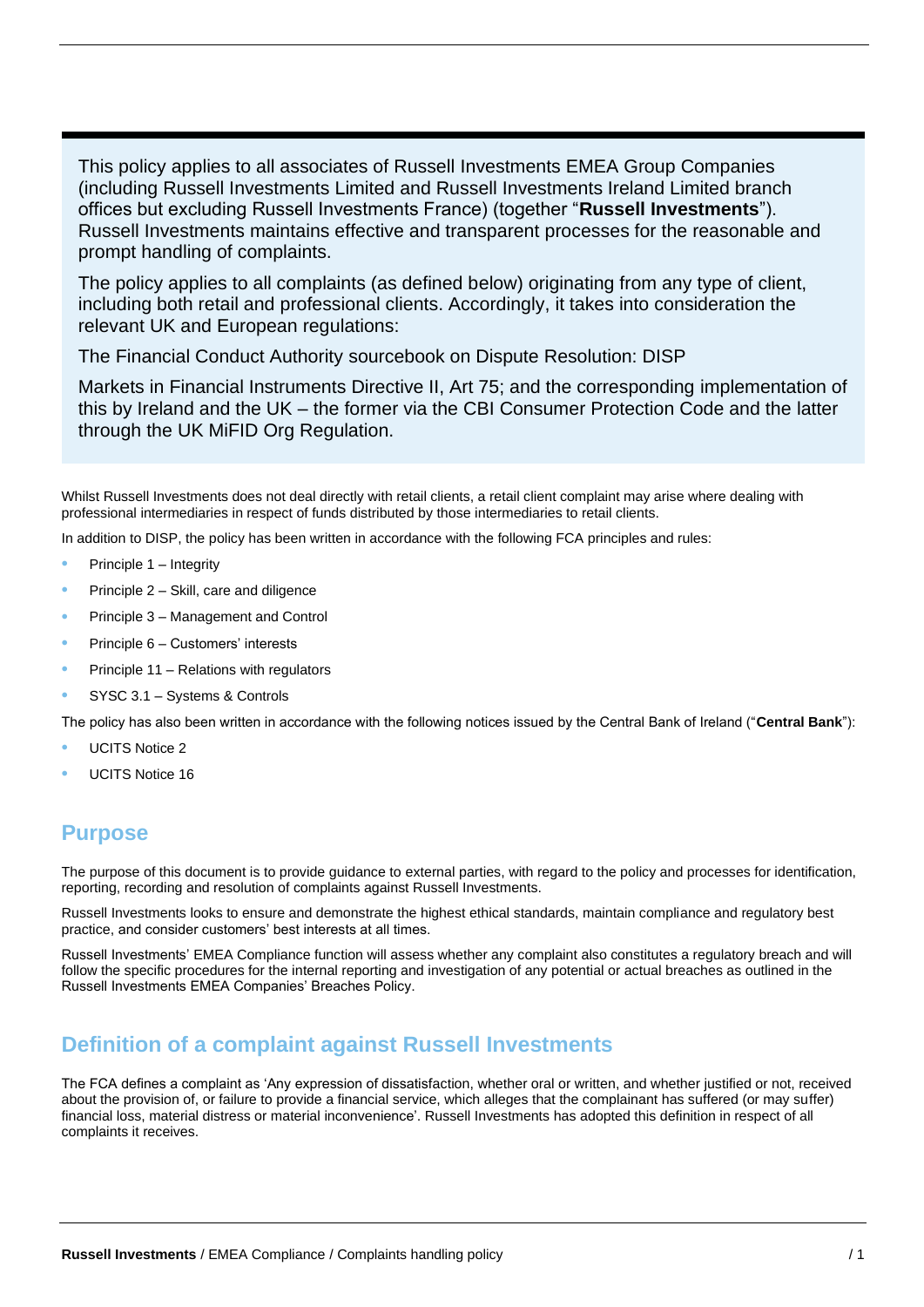# **Standards**

- All complaints received by Russell Investments will be reported to the EMEA Compliance function who maintain a central Complaints Register. The register records the details of each complaint, a record of the relevant entity's response(s), any other relevant correspondence or records and the action taken to resolve each complaint.
- Any complaints received will be resolved at the earliest possible stage, wherever possible, by the department that is subject to the complaint.
- Responses to complaints will always be provided by an appropriate representative of Russell Investments with sufficient authority and independence from the subject of the complaint.
- Russell Investments will investigate any complaints received competently, diligently and impartially.
- Russell Investments will: assess fairly, consistently and promptly, the subject matter of the complaint; whether the complaint should be upheld; and what remedial action or redress (or both) may be appropriate.
- If appropriate, Russell Investments will assess whether there are reasonable grounds to be satisfied that a third party may be solely or jointly responsible for the subject of the complaint received.
- Russell Investments will offer redress or remedial action where it decides this is appropriate.
- Russell Investments will explain to the complainant promptly, and in a way that is fair, clear and not misleading, Russell Investment's assessment of the complaint, its decision in respect of the complaint and any offer of remedial action or redress.
- Russell Investments will comply promptly with any offer of remedial action or redress accepted by the complainant.

#### **Additional requirements applicable to Retail Clients in the United Kingdom:**

In the event of a retail client directly making a complaint against Russell Investments:

- Russell Investments will provide a copy of its internal process ('A guide to how we handle your complaint') on request and when acknowledging a complaint.
- Russell Investments will inform the complainant of his/her right, to refer the complaint to the Financial Ombudsman Service ("FOS") within six months of receipt of a final notice or where a resolution is not reached within eight weeks. Russell Investments will also provide the complainant with the FOS standard leaflet, found here: http://www.financialombudsman.org.uk/publications/consumer-leaflet.htm). Further information is also included in 'A guide to how we handle your complaint'.
- Where a complaint is referred to the FOS, Russell Investments will cooperate fully, and comply promptly, with any settlements or awards made against it.
- Following the resolution of a complaint, Russell Investments will have due regard to Principle 6 (Customers' interests) and consider whether it ought to act on its own initiative with regard to the position of other retail clients who may have suffered detriment from, or been potentially disadvantaged by such factors, but who have not complained.

#### **Additional requirements apply to retail clients invested in Russell Investments' ICVC Funds:**

• FundRock Partners Ltd ("FundRock") is the Authorised Corporate Director ("ACD") of the ICVC funds for which Russell Investments Limited is an Investment Manager. The responsibility of the ACD includes the handling of complaints in relation to retail investors of the ICVC funds. Should a retail client contact Russell Investments directly in relation to a complaint, this will be reported to the Russell Investments EMEA Compliance function immediately, who will promptly refer the complaint to FundRock.

#### **Alternative requirements that may apply to clients in other jurisdictions invested in Russell Investments' Irish-domiciled funds:**

- Where a client is domiciled in a jurisdiction with its own redress scheme (outside the scope of the FOS), Russell Investments' EMEA Compliance function will assess and follow the local requirements where necessary.
- Russell Investments Ireland Limited ("RIIL") is the UCITS management company of the Russell Investments Irish-domiciled funds. The responsibilities of RIIL include the handling of complaints in relation to retail investors in the funds. Should a retail client contact Russell Investments directly in relation to a complaint about Russell Investments' Irish-domiciled funds, this will be reported to the Russell Investments EMEA Compliance function immediately.